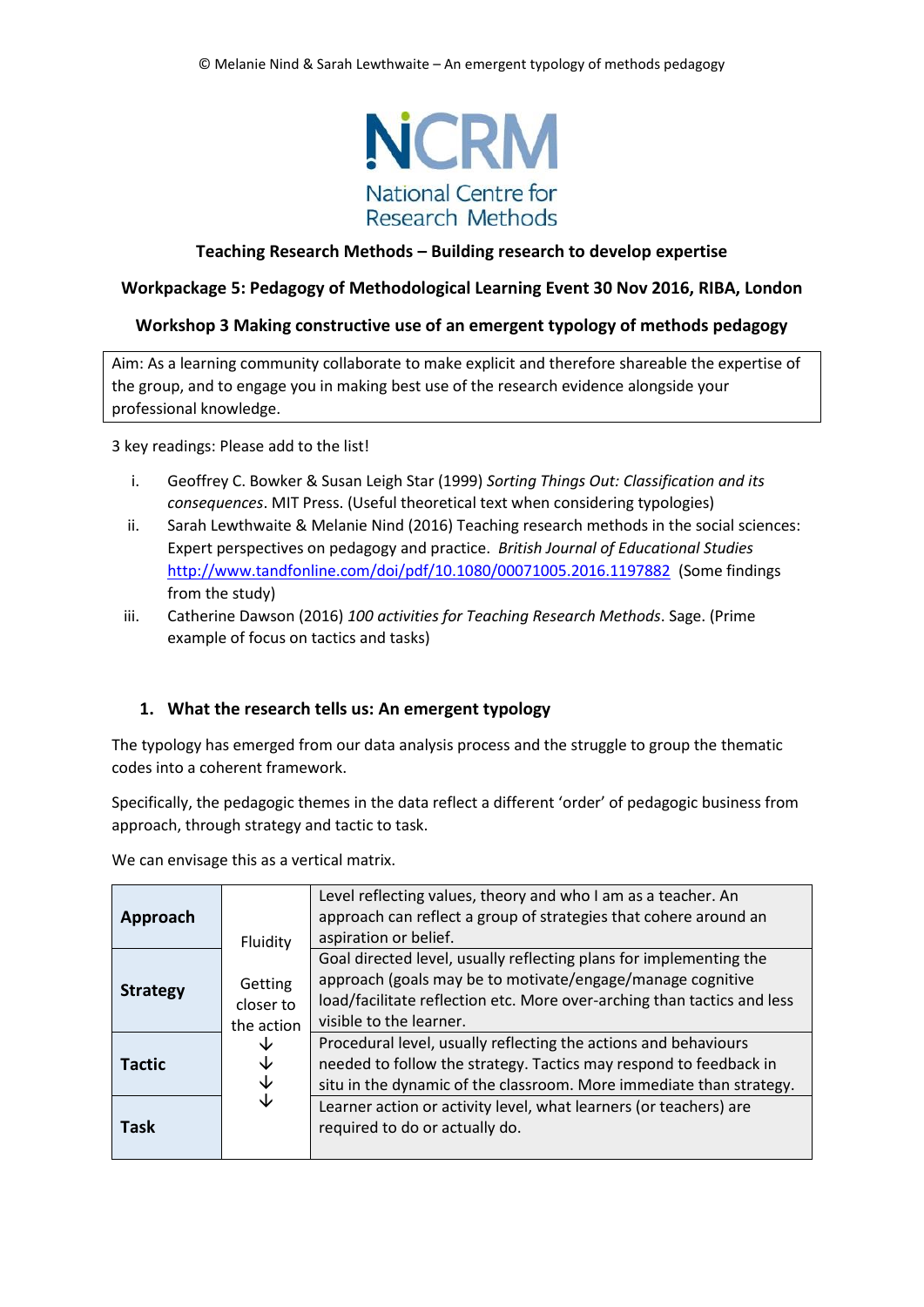Horizontally there will be types too, creating a matrix style typology.



#### *Stages in the process of working with the typology*

- i. Identifying that there are different orders of pedagogic business
- ii. Trying to label them appropriately
- iii. Teasing out the distinctions between them
- iv. Crafting operational definitions for the Codebook
- v. Applying them to the data starting with one expert panellist interview transcript and ultimately moving to whole dataset
- vi. Using the concepts in the focus groups with methods teachers as provocations for discussion and to explore resonance.
- vii. Testing it out with the case studies and further refining the model.

## *Additional work*

- viii. Investigating how these terms are used in the pedagogy literature
- ix. Discussing the typology with the Advisory Group
- x. Exploring its usefulness in methods pedagogy workshops.

# **2. What does your engagement with our data tell us about the typology**

Activity: Which of our levels would you apply to the following excerpts of interview data?

|                                                             | Approach/strategy/tactic/task |
|-------------------------------------------------------------|-------------------------------|
| 'I use film clips frequently in my teaching'                |                               |
| 'We show that clip because it is exactly parallel to what   |                               |
| qualitative data analysts try to do with their own data     |                               |
| corpus.'                                                    |                               |
| 'When it comes to teaching theory, I've got it reduced down |                               |
| to four major elements'                                     |                               |
| 'From my experience as a teacher, it's just simply finding  |                               |
| relevance, because we will be more engaged with the         |                               |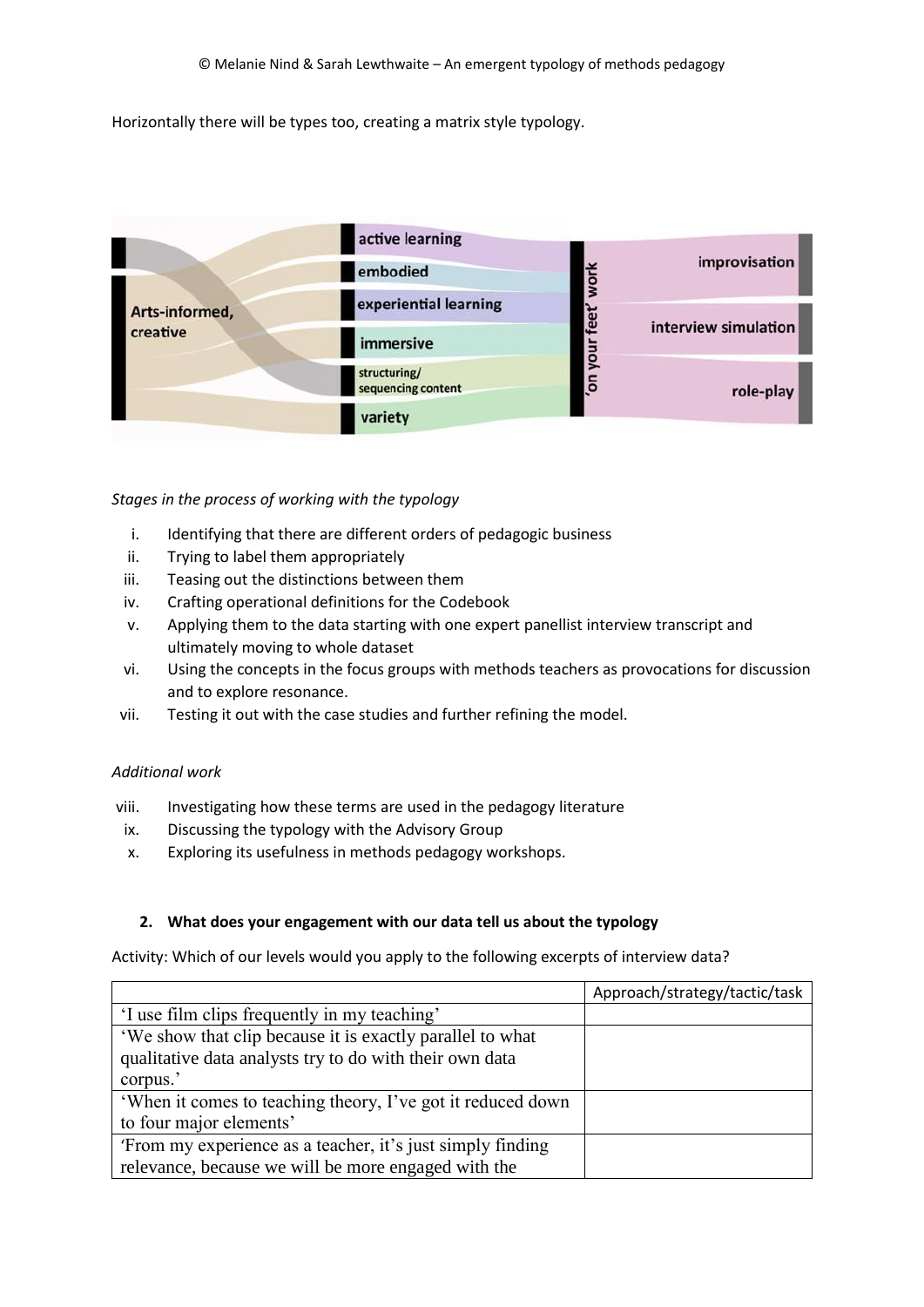| content when it's meaningful to us personally, and so I try to |  |
|----------------------------------------------------------------|--|
| choose things that as many people in my classroom can          |  |
| identify.'                                                     |  |
| 'It's a very student-orientated approach, and it's not where I |  |
| am the all-wisdom dispenser of knowledge, but I am the         |  |
| shaper, I help sculpt, if you will, a way the students framing |  |
| things, to improve them, to strengthen them.'                  |  |
| the fact that they're using their own data gives them a sense  |  |
| a personal ownership, and so they're better able to analyse    |  |
| the data, because it comes from them'                          |  |
| When it comes to conceptual frameworks, I use the              |  |
| metaphor of the umbrella, I use anything that I can to try to  |  |
| make it clear.'                                                |  |
| 'Because I'm a theatre and drama educator, my profession       |  |
| demands that we be on our feet for studio work, and so again   |  |
| I transfer that same pedagogical practice into my research     |  |
| methods classroom. On-your-feet work might consist of          |  |
| such things as  improvisation perhaps  role play'              |  |

Does our Codebook help?

| Description                                                                                                                                         | Inclusion                                                                                                               | Exclusion                                                                                   | Exemplar                                                               | Close but no                                                                                                                 |
|-----------------------------------------------------------------------------------------------------------------------------------------------------|-------------------------------------------------------------------------------------------------------------------------|---------------------------------------------------------------------------------------------|------------------------------------------------------------------------|------------------------------------------------------------------------------------------------------------------------------|
| Anything that<br>describes how the<br>teacher goes about<br>their pedagogic task<br>which coheres<br>around a theory, set<br>of values, principles, | criteria<br>The approach<br>can be named<br>(active learning<br>etc) or<br>unnamed; it<br>may or may not<br>include the | criteria<br>A collection<br>of strategies<br>that do not<br>cohere in<br>some clear<br>way. | 'So it was a sort of<br>verbal approach to<br>quantitative<br>methods' | Reference to an<br>approach that is<br>in fact one of<br>several strategies<br>employed as part<br>of an overall<br>approach |
| aspiration or identity<br>as a particular kind<br>of teacher.                                                                                       | descriptor<br>approach.                                                                                                 |                                                                                             |                                                                        |                                                                                                                              |

And what about these excerpts from video-stimulated recall and reflection?

|                                                                | Approach/strategy/tactic/task |
|----------------------------------------------------------------|-------------------------------|
| Learner: 'I think you signposted, which again is a really nice |                               |
| strategy, so you would give hints that you were going to do    |                               |
| something. So when I said I'm still to be convinced of         |                               |
| something, you were giving me enough security that I would     |                               |
| get it by the end of the day that I didn't stress about it.'   |                               |
| Teacher: 'We didn't do super-technical things, but I think     |                               |
| that's important because otherwise you get people that don't   |                               |
| understand and then you lose half the group, so it's           |                               |
| important that the tasks are feasible for everybody, but that  |                               |
| they give you the technique so you can go home and do it       |                               |
| yourself.'                                                     |                               |